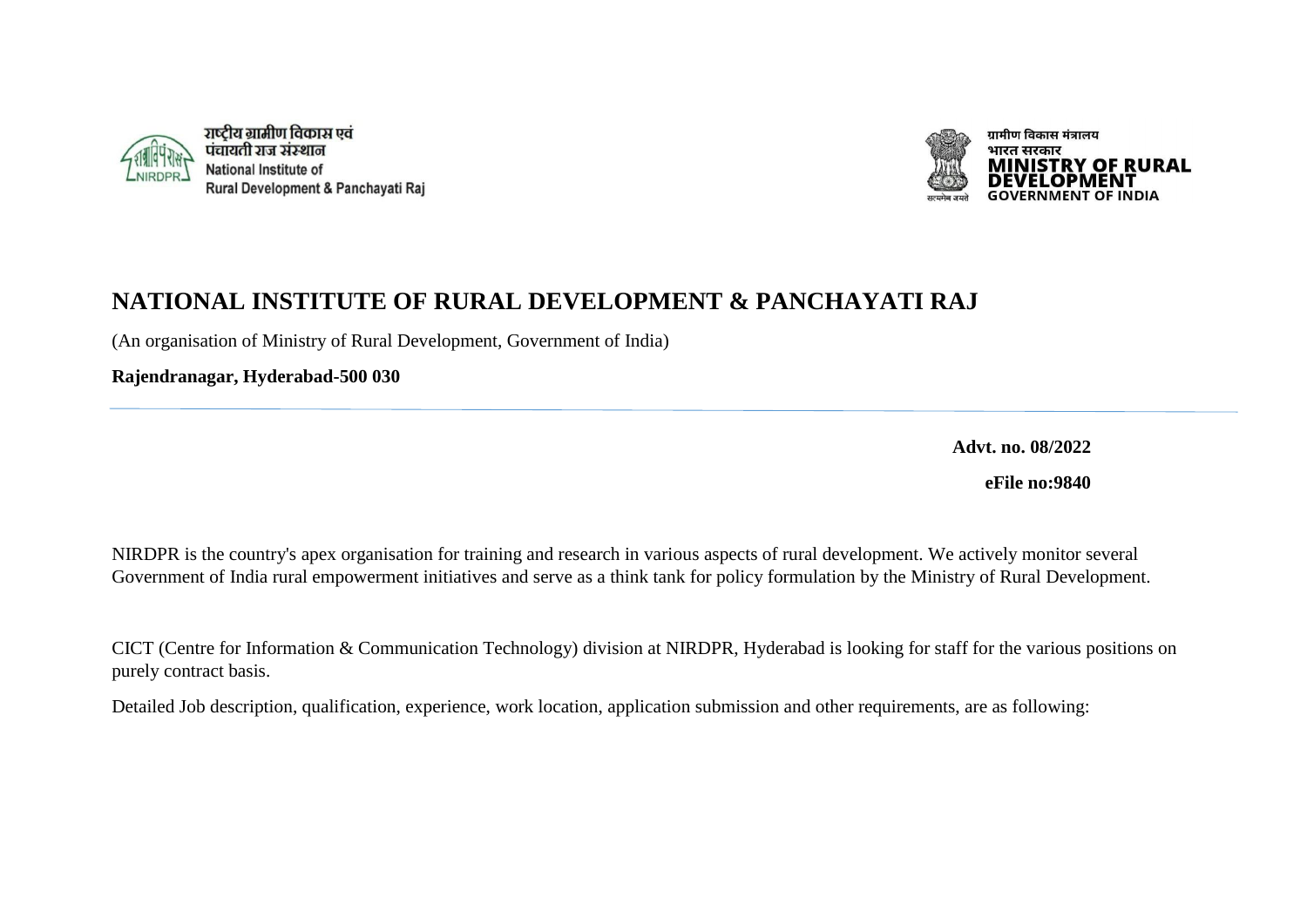| S.No           |                                       |               |                            |                                                                                             | <b>Education</b>                                                                             | <b>Selection Criteria</b> |                      |                                                                                                                 |                                                                                                                                                                                                                                                                                                                                                                                                                          |
|----------------|---------------------------------------|---------------|----------------------------|---------------------------------------------------------------------------------------------|----------------------------------------------------------------------------------------------|---------------------------|----------------------|-----------------------------------------------------------------------------------------------------------------|--------------------------------------------------------------------------------------------------------------------------------------------------------------------------------------------------------------------------------------------------------------------------------------------------------------------------------------------------------------------------------------------------------------------------|
|                | <b>Position</b>                       | <b>Salary</b> | No. of<br><b>Positions</b> | <b>Method of</b><br>Recruitment                                                             | al<br>Qualificati<br>on                                                                      | <b>Experience</b>         | Age                  | <b>Preferred</b>                                                                                                | <b>Job Description</b>                                                                                                                                                                                                                                                                                                                                                                                                   |
| $\mathbf{1}$   | .Net Developers                       | $40,000/-$    | 2                          | By Adv. on<br>Career portal<br><b>OR</b><br>Hiring from<br><b>GeM</b> Portal as<br>services | <b>B.Tech or</b><br>M.Tech in<br>CSE or IT or<br>Electronics<br>or Electrical,<br><b>MCA</b> | 1 Year                    | Up to<br>30<br>Years | Good<br>working<br>knowledge<br>of .Net<br>Asp.net MVC,<br>C#, Web API,<br>Angular JS or<br>Angular             | Translate application storyboards<br>use cases into functional<br>and<br>applications. Design, build, and<br>maintain efficient, reusable, and<br>reliable code.<br>Integrate data storage solutions.<br>the<br>possible<br>Ensure<br>best<br>performance,<br>quality,<br>and<br>responsiveness<br>of<br>applications.<br>Identify bottlenecks and bugs, and<br>devise solutions to mitigate and<br>address these issues |
| $\overline{2}$ | <b>IT Support</b><br><b>Engineers</b> | $25,000/$ -   | $\overline{2}$             | By Adv. on<br>Career portal<br><b>OR</b><br>Hiring from<br><b>GeM</b> Portal as<br>services | Any degree/<br>diploma in<br>IT area with<br>relevant<br>experience.                         | 1 Year                    | Up to<br>30<br>Years | Troubleshooting<br>hardware<br>problems related<br>to Desktop,<br>Laptop, Printer,<br>Scanners,<br>network etc. | Install, configure, test and maintain<br>operating<br>systems(Windows<br>/Linux/Mac).<br>Installing<br>and<br>configuring software, hardware and<br>networks.<br>Monitoring<br>system<br>performance and troubleshooting<br>issues.<br>Ensuring security and efficiency of IT<br>infrastructure.                                                                                                                         |
| $\mathbf{3}$   | <b>IT-Assistant</b>                   | $20,000/$ -   | $\mathbf{1}$               | By Adv. on<br>Career portal<br><b>OR</b><br>Hiring from<br><b>GeM</b> Portal as<br>services | Any<br>degree/<br>diploma in<br>IT area<br>with<br>relevant<br>experience                    | 1 Years                   | Up to<br>30<br>Years | Knowledge<br>of Ms Office<br>tools,<br>handling of<br>online<br>meetings etc.                                   | Uploading of tenders in CPP Portal,<br>website, career portal etc.<br>Maintaining data of digilocker<br>related to training certificates of all<br>centres.<br>GeM non-availability report etc                                                                                                                                                                                                                           |